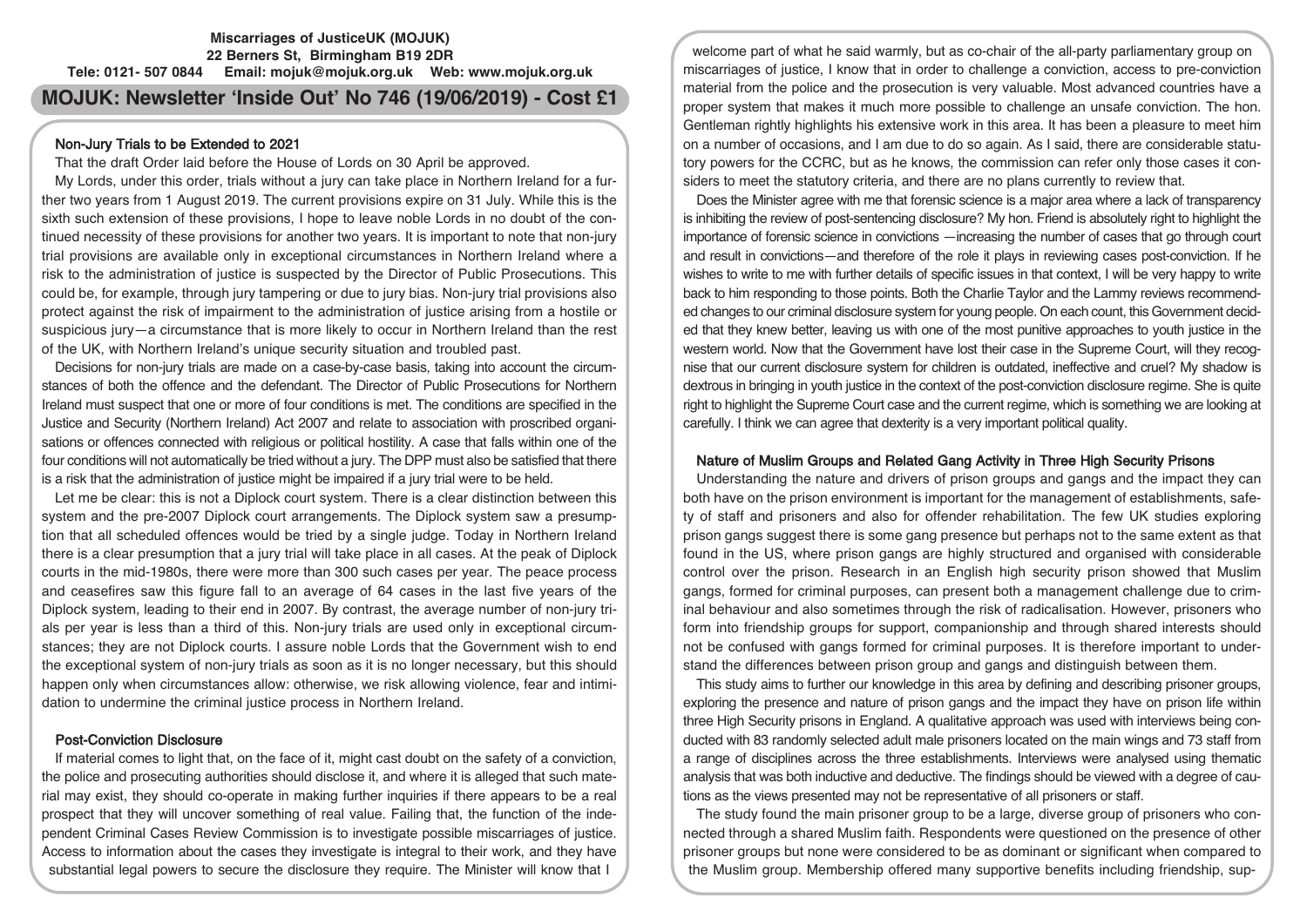port and religious familiarity. A small number of prisoners within the group were perceived by those interviewed to be operating as a gang under the guise of religion and were reported to cause a significant management issue at each establishment.

The gang had clearly defined membership roles including leaders, recruiters, enforcers, followers and foot-soldiers. Violence, bullying and intimidation were prevalent with the gang, using religion as an excuse to victimise others. The gang was perceived to be responsible for the circulation of the majority of the contraband goods in the establishments. Motivations for joining the gang were varied but centred on criminality, safety, fear, protection and power. Comparisons were made with historic prison gangs and respondents acknowledged that gang problems, especially in the high security prisons, were something staff had always had to manage and would continue to require careful supervision.

The study highlighted the complex nature of groups and gangs in high security prisons in England. This report discusses how the findings can be used to inform management approaches, such as ensuring systems are in place to identify and support prisoners who are particularly vulnerable, improve staff training and education, and the use of culturally matched mentors and external experts.

#### Sex Offenders to be Castrated Under New Law Approved by US State

Independent: A new law signed in Alabama requires sex offenders with victims younger than 13 to undergo chemical castration as a condition of parole. "If they're going to mark these children for life, they need to be marked for life," Steve Hurst, who introduced the bill, told NBC affiliate WSFA of Montgomery. Kay Ivey, the Republican governor of Alabama, signed the legislation on Tuesday and the bill will take effect later on this year. The procedure, which is reversible, must start at least a month before the offender is released from jail, and lasts as long as the judge in charge deems necessary. The local branch of the American Civil Liberties Association (ACLU) says the law is "a return, if you will, to the dark ages." Randall Marshall, the executive director of the local branch of the ACLU, told The Independent: "It certainly presents serious issues about involuntary medical treatment, informed consent, the right to privacy, and cruel and unusual punishment." ACLU also believes the bill is unconstitutional, but said it likely won't be challenged until it is actually implemented and ordered by a judge. But Alabama is not the only state in the US to allow castration of sex offenders. California, Florida, Guam, Louisiana, Montana, and Wisconsin allow for some sort of castration. In most cases, according to NBC News, castration is voluntary and optional in order to speed up the parole process. California was the first state to allow chemical castration of sex offenders in the mid-1990s. Some countries, like Israel, the UK, and Poland, have also used chemical castration in the past on sex offenders. In May, Alabama passed one of the most restrictive abortion law in the United States.

#### Intervening With Women Offenders; A Process and Interim Outcome Study of the Choices

The Choices, Actions, Relationships and Emotions (CARE) programme is an accredited custodial intervention for adult women who have a history of violence and complex needs, and a medium to high risk of reconviction. CARE was designed to reduce reoffending, and the risk of harm women pose to themselves and others by helping them to gain insight into their thoughts, feelings and behaviours, equip them with skills to manage their emotions, problemsolve and help them to develop a pro-social identity. This study, conducted in 2015, uses both quantitative and qualitative methods to evaluate the short term effectiveness of the programme, and to gauge perceptions from both programme participants and facilitation staff to help to understand delivery and to highlight any areas for improvement.

There were 99 participants who completed the CARE programme between April 2011 and March 2015 at two sites; HMP New Hall and HMP Foston Hall. Pre and post programme psychometric scores of participants were analysed and, 92 women had at least one psychometric measure completed both pre and post programme. Records of prison adjudications, misconduct and self-harm were obtained and assessed for 91 of the programme completers. Participant feedback was gained through thematic analysis of 40 completed post programme questionnaires (38% response rate). Understanding of the staff perceptions of the programme was gained through four focus groups and two interviews with thirteen staff members, comprising programme facilitators, treatment managers and mentor advocates.

The study findings should be interpreted in light of the limitations, including the lack of a matched control group, a relatively small number of programme completers over a four year period and a low response rate to the post programme participant questionnaire. The study also does not measure the impact of the programme on longer term outcomes such as reconviction.

Key findings• The overall results of the evaluation suggest positive short term outcomes for the CARE programme, as well as positive perceptions from both participants and staff. • Statistically significant differences between pre and post programme scores were found in the majority of programme targets (emotional management, coping styles and anger management), which were measured by two psychometric tests. The differences were in the desired direction and had small to large effect sizes. • Significant reductions were also found in the mean number of proven adjudications in the 12 months following programme completion, compared to the 12 months pre-programme. Reductions were also observed for incidents of misconduct, and incidents of self-harm but these were not statistically significant. All results had small effect sizes. • Programme participants gave positive feedback on their post programme questionnaires, with the vast majority (90%) of participants reporting they enjoyed CARE. Sessions on assertiveness, safe space and mindfulness were seen as most valuable. Three quarters of programme participants reported already using the skills learnt on CARE and all were confident of using the skills in the future. Most participants had set future goals following the completion of CARE including being more assertive, building confidence and getting out of prison. • Feedback from staff interviews and focus groups was very positive. Staff felt there was clear value to providing a programme designed specifically for women and their needs. The complex needs of the participants on CARE does make it a particularly challenging programme to run, however staff felt that the programme content and the multidisciplinary nature of CARE allowed participants to make progress and work towards their goals. • Some suggestions for improvement were made by some staff including additional guidance for mindfulness and the individual sessions, and additional training for personality disorders, beginning the mentor advocacy support earlier in the programme and extending this to other establishments, covering some areas of the programme in greater depth, and having a 'top-up' of CARE for those serving life sentences.

#### Application by Dennis Hutchings for Judicial Review

Background: In 1974, there was much terrorist activity in Northern Ireland, a large part of which was generated by the Provisional Irish Republican Army ("PIRA"). On 13 June 1974, members of the Life Guards regiment of the British Army, under the command of the appellant, found a group of men loading material into a vehicle. A firefight ensued and arms and explosives were discovered in the vehicle.

On 15 June 1974, a Life Guards patrol, also led by the appellant, was travelling on a road about 3.5 miles from the location of the firefight. They saw a man, Mr Cunningham, who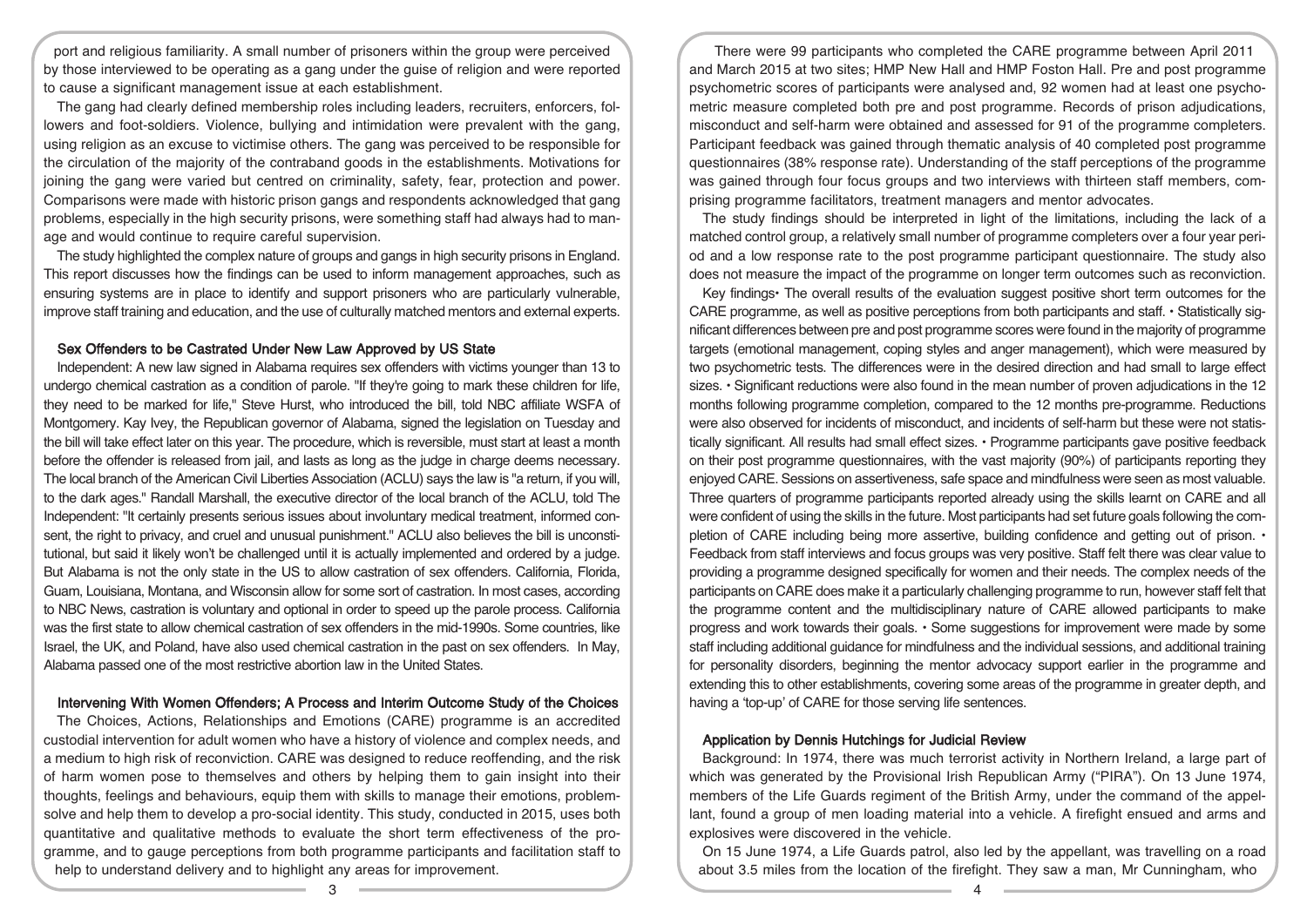appeared startled and confused. Mr Cunningham climbed a gate into a field and ran towards a fence. The appellant ordered the patrol to halt and three members, including the appellant, pursued Mr Cunningham. After shouting a number of commands to stop, the appellant and another soldier fired shots and Mr Cunningham was killed. It later transpired that he had limited intellectual capacity, that he was unarmed, and that he had been running towards his home. In 2015, the appellant was charged with the attempted murder of Mr Cunningham and with attempting to cause him grievous bodily harm.

On 20 April 2016, the Director of Public Prosecutions ("DPP") issued a certificate pursuant to section 1 of the Justice and Security (Northern Ireland) Act 2007 ("the Act") directing that the appellant stand trial by a judge sitting without a jury. Section 1(2) of the Act provides that the DPP may issue such a certificate if he (a) suspects that any of the relevant conditions are met and (b) is satisfied that in view of this there is a risk that the administration of justice might be impaired if the trial were to be conducted with a jury. Condition 4 is defined by section 1(6) of the Act: "Condition 4 is that the offence or any of the offences was committed to any extent (whether directly or indirectly) as a result of, in connection with or in response to religious or political hostility of one person or group of persons towards another person or group of persons."

Section 7(1) of the Act reads: "No court may entertain proceedings for questioning (whether by way of judicial review or otherwise) any decision or purported decision of the Director of Public Prosecutions for Northern Ireland in relation to the issue of a certificate under section 1, except on the grounds of  $-$  (a) dishonesty, (b) bad faith, or (c) other exceptional circumstances (including in particular exceptional circumstances relating to lack of jurisdiction or error of law)."

The appellant was not made aware of the issue of the certificate until 5 May 2017. He sought to challenge the DPP's decision to issue the certificate by way of judicial review. He was unsuccessful before the Divisional Court, which certified the question of whether a true construction of condition 4 included a member of the armed forces shooting a person he suspected of being a member of the IRA. The appellant also seeks to challenge the DPP's decision on procedural grounds, arguing that he ought to have been provided with the reasons that the DPP was minded to issue a certificate and with the material on which his consideration of that question was based. He also claims that he should have been given the opportunity to make representations on whether a certificate should have been issued in advance of any decision on the matter.

Judgment: The Supreme Court unanimously dismisses the appeal. It holds that a true construction of condition 4 does include a member of the armed forces shooting a person he suspected of being a member of the IRA and it rejects the procedural challenges advanced by the appellant.

Reasons for the Judgment: The breadth of the power under section 1 of the Act is immediately apparent. The DPP need only suspect that one of the stipulated conditions is met and that there is a risk that the administration of justice might be impaired if there was a jury trial. These decisions can be of the instinctual, impressionistic kind. Whilst the DPP must be able to point to reasons for his decision, it may be based on unverified intelligence or suspicions, or on general experience, rather than on hard evidence [13].

The circumstances covered by condition 4 are also extremely wide. This covers offences committed to any extent (even if indirectly) in connection with or in response to religious or political hostility of one person or group of persons. The PIRA campaign in Northern Ireland was based on that organisation's political hostility to continuing British rule and the incident which occurred a few days before Mr Cunningham was killed bore all the hallmarks of a PIRA operation. When this is considered, it is entirely unsurprising that the DPP should have concluded that the

offences with which the appellant is charged were connected (directly or indirectly) with or in response to the political hostility of PIRA members against those who believe that Northern Ireland should remain a part of the UK [14]. The "other exceptional circumstances" referred to in section  $7(1)(c)$  of the Act are not specified, but they must take their flavour from the preceding provisions and the succeeding words which particularise "lack of jurisdiction and error of law". These are clear indications that the full panoply of judicial review superintendence is generally not available to challenge decisions under section 1 [16]. There is no need to consider the Explanatory Notes to the Act or the ministerial statements referred to by the appellant because the language of the relevant statutory provisions is clear [20] & [24].

Trial by jury should not be assumed to be the unique means of achieving fairness in the criminal process. Trial by jury can in certain circumstances be antithetical to a fair trial and the only assured means, where those circumstances obtain, of ensuring that the trial is fair is that it be conducted by a judge sitting without a jury.[34]. Further, although trial by jury has been referred to as a right, it is not an absolute right. Moreover, the right has been restricted by the express provisions of the Act and must yield to the need to ensure that a trial is fair [37].

Although it has been argued that the DPP erred in stating that section 1(1) should be broadly interpreted, this is irrelevant so long as (a) he acted within his powers and (b) any misapprehension was immaterial to the decision he took. On the facts of this case, it is clear that the DPP was bound to have made the decision even if he had considered that section 1 had to be construed narrowly [44]. As to whether he acted within his powers, the DPP took proper steps to allow him to consider whether he suspected that condition 4 was met [47]. He also addressed whether there was a risk that the administration of justice would be impaired and his conclusion was entirely unsurprising [48].

As to the procedural argument, section 7 expressly provides that a judicial review challenge is only admissible on grounds of bad faith, dishonesty, or other exceptional circumstances. This is not a case of bad faith or dishonesty [54]. Whilst the appellant claims that this case falls into the "exceptional circumstances" category because of the fundamental right to a jury trial, the fundamental right is to a fair trial. Whilst there is a right to a jury trial, this cannot make this case an exceptional one, particularly in the context of a statute whose purpose is to prescribe the circumstances in which someone can be denied the right to a jury trial [55]. There are no circumstances in this case which could be said to be exceptional within the terms of section 7(1)(c) of the Act [62].

## Extradition: What You Need To Know

The process of extradition is based on mutual cooperation between two jurisdictions on the basis of treaties or agreements, which can be made bilaterally or multilaterally. Extradition is a means by which countries can deal with crime transnationally and its purpose is to prevent criminals from evading justice by fleeing to another country. The Extradition Act of 2003 governs all of the UK's current extradition procedures. The Extradition Act divides the world into two Categories – Category 1 territories are those countries that use the European Arrest Warrant and Category 2 territories are other countries with which we have existing extradition agreements. The fact that there is no extradition treaty between the UK and another country does not in and of itself prevent extradition – it is possible for the UK to enter into an ad hoc agreement with a country which negates the need for a formal treaty.

Once a request is received it is checked for compliance with the formal requirements by the relevant authorities (the NCA for European Arrest Warrants and the Home Office for all other requests). In the case of a European Arrest Warrant the individual will be arrestable immedi-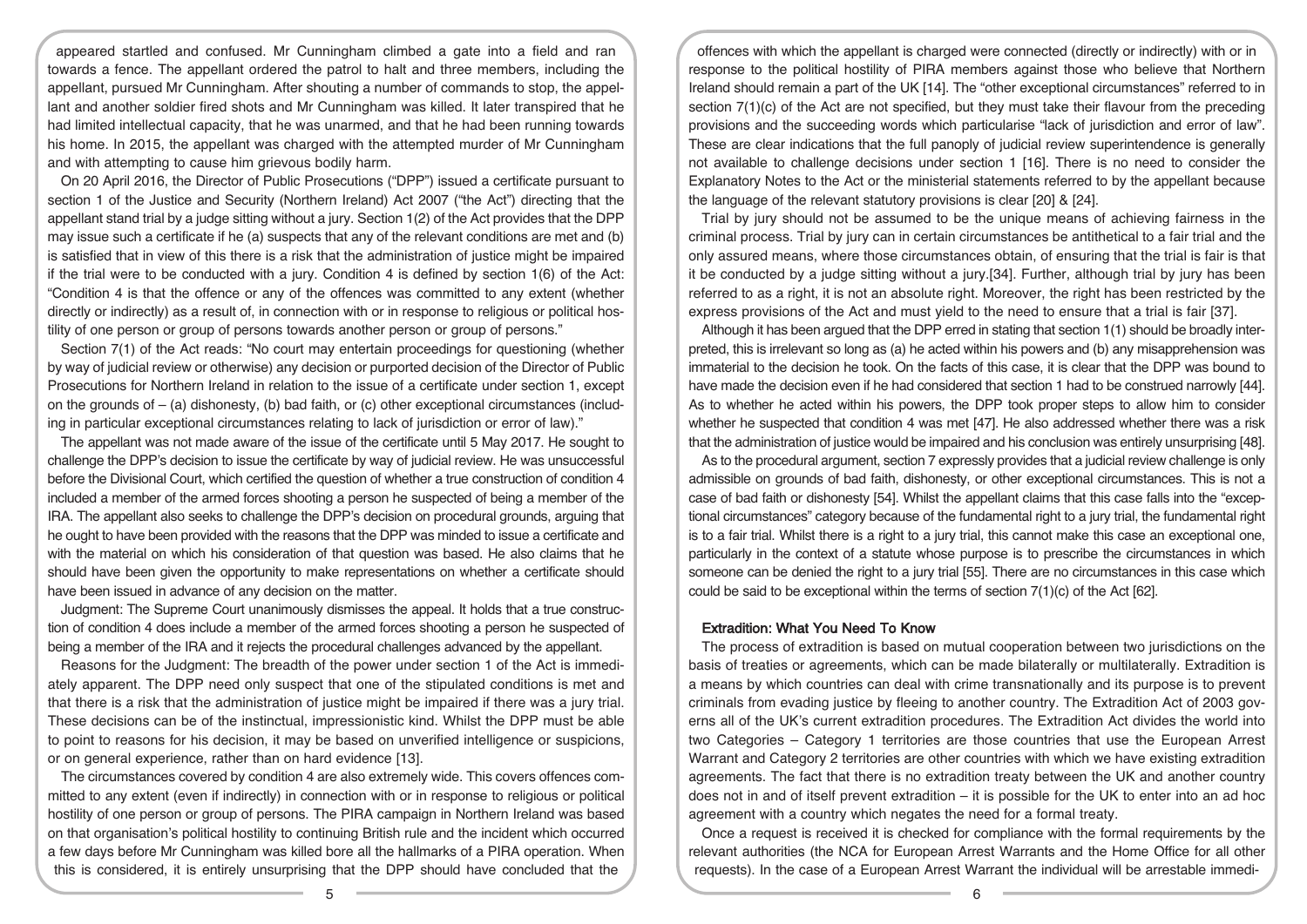ately, in all other cases the Westminster Magistrates' Court will be first asked to issue an arrest warrant. All extradition cases in England and Wales are heard at Westminster Magistrates' Court in London and at that hearing the judge will consider whether any bars to extradition exist. The whole framework of the Extradition Act is geared up to permit speedy extradition unless specific bars to extradition apply. Unlike some countries the UK does not refuse the extradition of its own nationals and for the majority of the UK's regular extradition partners there is no requirement for any evidence to be brought demonstrating a prima facie case against the individual. That being said, the Act does allow for a full defence against extradition through a combination of its incorporation of the protections of the European Convention on Human Rights and its other specific bars such as that against requests issued for extraneous considerations and the courts' powers to avoid an abuse of process. Extradition is a complex area of law and the process by which it takes place can be extremely quick. It is therefore crucial that anyone who is the target of an extradition request seeks legal advice as soon as possible.

#### CPS Faces Challenge Over 'Covert Policy Change' on Rape Cases

Owen Bowcott, Guardian: The Crown Prosecution Service is to face a judicial review challenge over allegedly covert policy changes that are blamed for a dramatic collapse in the number of rape cases going to court. Fewer than 4% of women who report attacks can now expect their complaint to reach trial, according to a coalition of women's organisations who accuse the CPS of "second-guessing jury prejudices". While the number of rapes reported to the police nearly tripled between 2014 and 2018, the End Violence Against Women Coalition (EVAW) points out that the number of cases charged and sent to court fell by 44%. The problem was revealed last year in the Guardian, which reported that CPS leaders were encouraging prosecutors to drop what they termed "weak" cases. The legal challenge, funded through the CrowdJustice website, argues that the CPS has "covertly changed its policy and practice in relation to decision-making on rape cases". A "letter before action" initiating the case has been sent to the CPS. It includes a dossier of 21 cases where decisions have been made not to charge despite allegedly compelling evidence. In some cases suspects were known to be violent.

Sarah Green, of EVAW, said: "We have strong evidence to show that CPS leaders have quietly changed their approach to decision-making in rape cases, switching from building cases based on their merits back to second-guessing jury prejudices. This is extremely serious and is having a detrimental impact on women's access to justice. We are witnessing a collapse in justice after rape at a time when increasing numbers of women are speaking out and reporting these crimes. We're hearing from women who've been raped and they are telling us about cases being dropped for reasons that are hard to understand."

Harriet Wistrich, director of the Centre for Women's Justice, which represents EVAW, said: "We are arguing that the CPS's systemic failure to prosecute rape is a human rights failure and has a discriminatory impact on women, who are the large majority of rape victims. Failures by the CPS to consult on changes to policy and [disregarding] its own guidance developed to tackle the under-prosecution of rape are, we argue, unlawful." Katie Russell, the national spokesperson for Rape Crisis England and Wales, said: "Despite significant increases in the number of victims and survivors of rape and all forms of sexual violence and abuse reporting to the police in recent years, the vast majority of those who've been subjected to these traumatic experiences still choose not to pursue criminal justice." Claire Waxman, the independent victims' commissioner for London, said: "If the CPS have changed their policy without consultation and it is impacting victims' access to justice, then this must be remedied immediately."

A CPS spokesperson said: "Sexual offences are some of the most complex cases we prosecute and we train our prosecutors to understand victim vulnerabilities and the impact of rape, as well as consent, myths and stereotypes. Decisions to prosecute are based on whether our legal tests are met – no other reason – and we always seek to prosecute where there is sufficient evidence to do so. Victims have the right to ask for a review of their case by another prosecutor, independent of the original decision-maker, and this is another way we can make sure we are fair and transparent in what we do."

A report published by the civil liberties organisation Justice says extra resources are needed to investigate and prosecute sexual offences because of the increase in digital evidence and the rapid escalation in the number of offences being reported. The report, containing 57 recommendations, also calls for complainants not to be called "victims" during prosecutions "to ensure that the policy of believing the complainant until there is 'credible evidence to the contrary' does not prejudice the suspect". Judges authorised to deal with sexual offences should be given additional training, it says.

Ministers, senior police and prosecutors will meet to discuss how to improve disclosure of digital evidence. It follows a row over the use of consent forms for digital disclosure after warnings that complainants who deny police access to their mobile phone contents could allow rape suspects to escape charges. The solicitor general, Lucy Frazer QC, the policing minister, Nick Hurd, the director of public prosecutions, Max Hill QC, the Metropolitan police assistant commissioner Nick Ephgrave, the victims' commissioner, Dame Vera Baird QC, and representatives from the technology industry will meet in London. Frazer said: "We need to do more to support police and prosecutors to adapt to the increasing volume of digital material in the criminal justice system. The government is also determined to ensure that victims of sexual violence and all other crimes are not deterred from seeking justice because of fear of what could happen to their personal information."

## 'Inhumane': Damning report on English and Welsh prisons

Aamna Mohdin, Guardian: Decline in safety, conditions and social needs still apparent says monitoring boards' chair. Prisoners are living in squalid and inhumane conditions in buildings that are unfit for purpose, according to a report that paints a damning picture of prisons in England and Wales. The report, which details the crumbling infrastructure of prisons, summarises the findings of independent monitoring boards in the two countries to the end of 2018. Boards raised a number of failings that directly affected health and safety, including overflowing toilets and urinals, damp, mould and unheated cells, and a sewage pipe uncapped for months. Four prison boards described conditions as squalid, others as inhumane and unfit for purpose. In Exeter prisoners were forced to use buckets to flush their toilets since these were blocked, and there was waste and excrement on the floor, and overflowing urinals. At Lincoln prison the health and safety executive is investigating the origin of a legionella outbreak that left one prisoner dead. Half the prisoners at Long Lartin and 400 prisoners at Coldingley were in cells without any integral sanitation; the boards at those prisons described the situation as "inhumane and undignified".

Dame Anne Owers, chair of the Independent Monitoring Boards (IMBs), said the prison system was in a state of "fragile recovery", pointing to improvements in staff recruitment drives, the new drug strategy and measures to prevent the entry of drugs, as well as revised processes for reducing violence and supporting prisoners at risk of self harm. But she added it was too early to say whether new initiatives would have a sustained impact on prisoners. Owers said: "There is no question that IMBs are still reporting some serious and ongoing problems in prisons. The decline in safety, conditions and purposeful activity in prisons over the last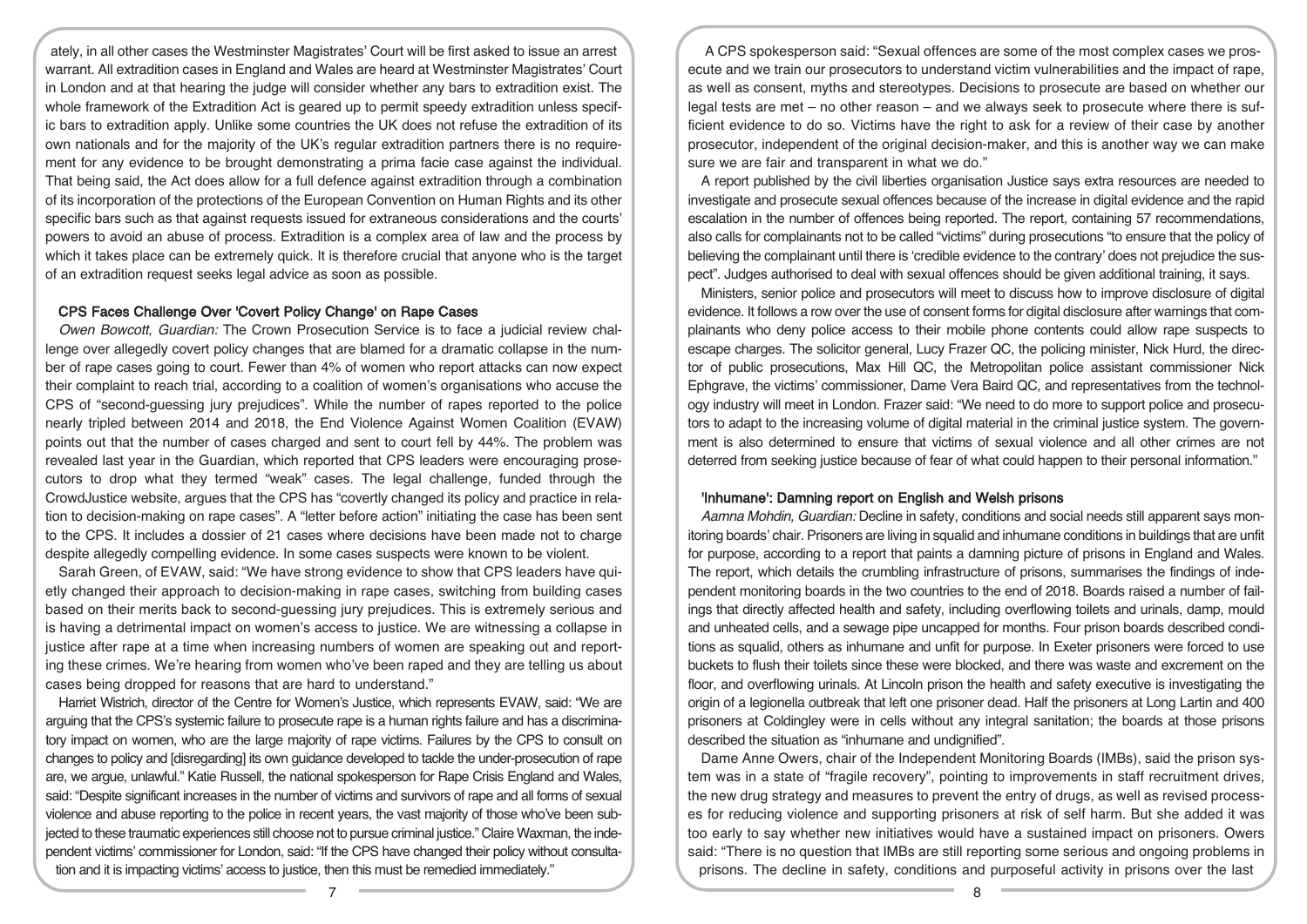few years has seriously hampered their ability to rehabilitate prisoners. "This will take time to reverse, and will require consistent leadership and management both in the Prison Service and the Ministry of Justice, as new staff, policies and resources bed in." Boards across England and Wales continued to raise the issue of two prisoners sharing a cell meant for one – with a toilet, sometimes unscreened, in a cramped space where they also ate their meals, which the report noted, "would not be acceptable in any other publicly owned building".

The report pointed to failures in maintenance contracts, which exacerbated the problems caused by underinvestment over many years. One prison had 900 outstanding jobs, another more than 1,300 planned and 1,300 preventive jobs. The mother and baby unit at Eastwood Park, one of only three in the country, was out of use for more than two years because of catastrophic water damage. The report also highlighted the issue of insufficient and inexperienced staff, the impact of new psychoactive substances on prison safety, the overuse of segregation for prisoners with serious mental health concerns, and shortcomings of community rehabilitation companies, as well as housing and benefits problems that undermined successful resettlement.

Frances Crook, chief executive of the Howard League for Penal Reform, said: "As the eyes and ears of the local community, people who volunteer to be independent monitors play a vital role in trying to keep prisons safe. Their reports reveal the enormity of the challenge to transform a failing prison system that has been asked to do too much with too little for too long." Peter Dawson, director of the Prison Reform Trust, said: "This report makes very sobering reading for the new prisons minister, Robert Buckland. There can be no disputing the firsthand, directly observed, evidence of over 51,000 individual visits to prisons. The report describes a catalogue of failure to deliver even the most basic standards of care and a chronic waste of human and physical resources in our prison system. Buckland said: "I want to thank members of independent monitoring boards across England and Wales for their continued dedication, commitment and hard work. "I recognise the board's concerns and we are tackling the issues raised head on. Over the last year we have invested more than £70m to get more officers on the landings, disrupt organised crime and improve security, and, as the report notes, we are starting to see some positive results."

## Stop and Searches in London up Fivefold Under Controversial Powers

Simon Murphy, Guardian: Scotland Yard's attempt to tackle violent crime in London has prompted a five-fold increase in the number of stop and searches under controversial powers, figures reveal. Searches under section 60 had increased in the capital from 1,836 in 2017-18 to 9,599 in 2018-19, the Metropolitan police deputy commissioner, Sir Steve House, told the London assembly police and crime committee on Tuesday. The number of authorised section 60 orders – which allow police to search anyone in an area if they anticipate serious violence – went up by 219% in the same period. House told the committee: "I think we use it far more assertively than before, but I think it is an appropriate use. They are authorised either in anticipation of serious violence or immediately after serious violence." The home secretary, Sajid Javid, enhanced section 60 powers earlier this year, giving police more power to stop and search people without "reasonable suspicion" in an attempt to combat knife crime.

Critics say stop-and-search powers disproportionately target black people and undermine community relations. Katrina Ffrench, the chief executive of StopWatch, which campaigns for fair and effective policing, told the Guardian the figures were concerning. "Black men are eight or nine times more likely, nationally, to be stopped than their white counterparts, so there's a racial unfairness

in not everyone being treated equally. "What that then does is foster tension and frustration that you're viewed with such suspicion. While most people who aren't impacted by stop and search think it's just a five-minute stop, actually it can be up to 40 minutes and mean you're late for work."

Gracie Bradley, the policy and campaigns manager at Liberty, said: "Race discrimination in stop and search is rising, and is at its worst under suspicionless powers. Research shows there is no significant link between ethnicity and knife crime and that prohibited items are found across all ethnicities at similar rates. "Stop and search without suspicion is a recipe for state abuse of power and does untold damage to communities' trust in fair policing. It is the antithesis of the targeted, considered and accountable policy interventions that we really need to address complex problems such as youth violence over the long term."

The enhanced powers, announced by the Home Office on March 31, reduced the authorisation required for a section 60 from a senior officer to inspector. They also lowered the degree of certainty required by police officers; they must believe only that serious violence "may", rather than "will", occur. Asked if he thought the current powers were sufficient, House told the committee: "I think we are seeing, due to the use of stop and search, a greater awareness among people who might be likely to carry knives, that they might be stopped and searched and therefore I do hope they would leave the knife at home and stop carrying knives. "That's the motive behind stop and search. I believe we have what we need at the moment." Homicides were down about 30% year-on-year and knife crime injuries for under-25-year-olds were down nearly 20%, although knife crime as a whole remained flat, he told the committee.

#### Inquest Exposes 'Dysfunctional' System for Public Protection - Quyen Nguyen Unlawfully Killed

The inquest into the homicide of Quyen Ngoc Nguyen, 28, has concluded with the coroner finding that she was unlawfully killed. Quyen died on 15 August 2017 after being brutally attacked and raped and placed in the back of a burning car by two men who had been released from prison on licence. The medical cause of death was consistent with the effects of fire. The coroner concluded that known breaches of the licence conditions, to which the two men were subject, "were not acted upon in a sufficient, timely and co-ordinated manner (including a failure of information sharing), all of which were not causative but possibly contributed to her death". Quyen was a nail technician from Vietnam who lived in Sunderland with her two young children after moving to the UK in 2010. Her family describe her as an intelligent woman who was living the life that she had dreamed of.

William John McFall and Stephen Unwin, who were under the supervision of the National Probation Service, attacked Quyen whilst out of prison on life licence having previously met in prison whilst serving life sentences for separate murders. Evidence was heard that on release from prison both Unwin and McFall had a personal and business relationship. In 2018 a criminal trial was held, in which both men were convicted of murdering Quyen, and were both given further life sentences without the possibility of parole.

The inquest heard that Northumbria Police held 26 items of intelligence upon Unwin between his release and Quyen's murder. There were five major examples of serious incidents; of these. four were never reported to the Probation Service, despite a responsibility to share information, and one, though passed on to a meeting where senior Probation staff were present, never reached Unwin's supervising officer. The last of the five incidents occurred on 2 July 2017, six weeks before Quyen was killed. Evidence was heard that Unwin had messaged a Facebook user, threatening to smash her jaw and take it in turns with another to rape her. The recipient raised a complaint with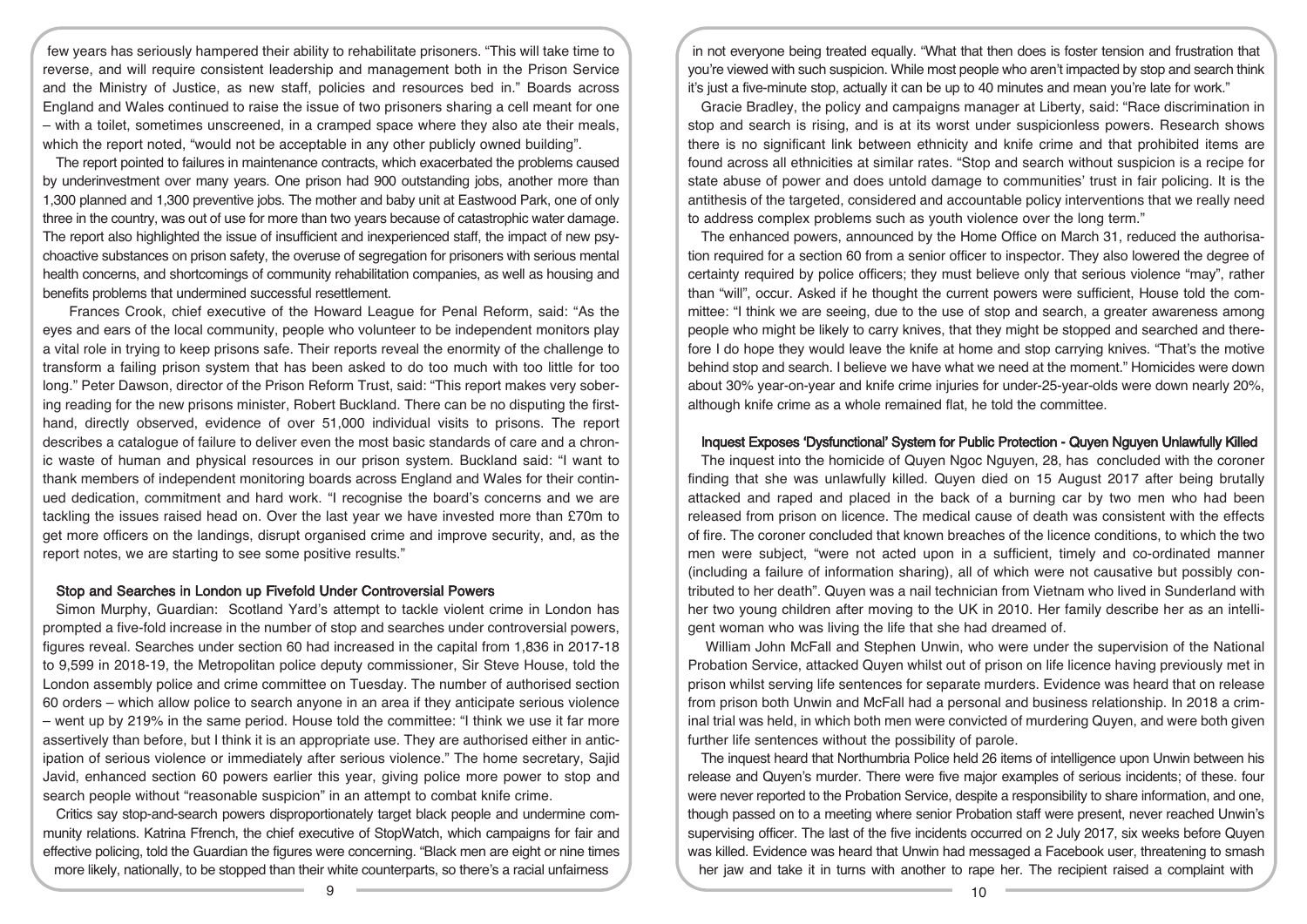Northumbria Police and told the police that he had been in prison for murder. The police responded by ringing Unwin and gave him "words of advice" over the phone. However, nobody alerted Probation who had responsibility for the management of Unwin's life sentence.

The coroner said that the evidence exposed "a system for the protection of the public which was at times dysfunctional, contributed to by human factors". He will be writing a report to prevent future deaths to be sent to the Secretary of State for Justice, the Chief Constable of Northumbria Police and to the National Probation Service highlighting concerns around the failures of communication from a number of sources, supervision, issues of risk management and staff turnover, and pressures upon staff performance and the ability to investigate self-reporting.

Quynh, sister of Quyen said: "They should have carried out procedures more swiftly and earlier - its too late for my family now-at least a better system can help other families to prevent other such tragedies. Nothing can bring my sister back now - the suffering from her death is unbearable and has hugely affected all family members physically and mentally. I was hoping that there would be some support for us as victims of crime because we have to carry on with our lives, but we have had no support from anywhere over the last two years. Our thanks however to the Coroner for holding this important enquiry."

Deborah Coles, INQUEST Director said: "This inquest has performed a vital function in scrutinising the actions and inactions of the state, in the hope that future deaths can be prevented. It is unacceptable that the family had to wait until two days before the inquest began to be informed that their funding application had been successful, causing significant and unnecessary distress".

Ruth Bundey advocate for the family said: "Crucial evidence emerged revealing a disconnect between Probation and Police and the limitations of supervision where there is no investigation to obtain corroboration of an offender's claims. The concern of the family, as ever, is that future safeguards should ensure the same omissions cannot reoccur."

#### HMYOI Feltham Children's Unit - Deterioration in Safety and Care

Safety and care in the children's unit at HMYOI Feltham A in west London were found in 2019 to have deteriorated over the year since the previous inspection. Peter Clarke, HM Chief Inspector of Prisons, said the young offender institution appeared to have suffered some "drift" during a period without a governor. Mr Clarke said that in 2018 inspectors "reported on a much-improved institution where good leadership had resulted in outcomes across three of our healthy prison tests – safety, care and resettlement – being reasonably good.

"More needed to be done to improve purposeful activity and we cautioned that any loss of leadership focus could expose the fragilities, which at the time we felt characterised some of the improvements we had observed. In light of the clear warning in our last report, it was disappointing to be told that… there had been an interregnum when Feltham had been left without a governor for a period of five months. "A new governor was now in post and beginning to stabilise the establishment, but it was evident to us that there had been a degree of drift resulting in deteriorating outcomes, notably in safety and care."

Feltham A was now not safe enough. There was a significant increase in the number of children self-harming. "The care experienced by those in need was also reasonably good, although it would have been better if such children were not locked up, often alone, for extended periods." In the inspection survey, some 13% of children said they currently felt unsafe and levels of violence had increased significantly since 2018. In the six months to the 2019 inspection there were 230 incidents of violence, a return to the high levels reported in 2017.

Initiatives to reduce violence existed, but needed to be applied with more rigour and coordination, Mr Clarke said. Inspectors noted that not enough had been done to identify the reasons behind the increase in violence. "Similarly, a comprehensive behaviour management strategy had been formulated, but it was applied inconsistently." Operational staff "were neither setting ambitious standards nor sufficiently challenging antisocial behaviour."

The application of 'keep-apart protocols', designed to separate individuals or gangs who were perceived as a threat to one another, had become all-consuming, inspectors found. "We understood the over-riding need to keep children safe from one another, but such arrangements were having an impact on all aspects of the regime, limiting opportunities for children to make any progress. The prison needed to rethink this approach and develop new strategies for conflict resolution."

Nearly two-thirds of children said they had been physically restrained and the use of force by staff had increased. Mr Clarke added: "Oversight and scrutiny were, however, lacking and we found evidence of poor practice, including the use of pain-inducing techniques, that had not been accounted for." Too few children felt respected by staff and many suggested they felt victimised. Inspectors saw patient and caring encounters, but found that many staff were too preoccupied with keeping children apart to be able to develop trusting relationships. Nearly half of children said they had no one to turn to for help. "The residential environment had deteriorated and we could best describe many cells as spartan," Mr Clarke added. Inspectors found 26% of children locked in their cells during the working day, a situation that was worse than last year and overall very poor. Only around a third of children could shower every day.

However, there was evidence of real improvements to the education and training curriculum and to the management of teachers. Public protection arrangements were managed well, but offending behaviour interventions had been limited by staff shortages and by the imposition of the 'keep-apart' requirements. Overall, Mr Clarke said: "Feltham is a high profile and challenging institution, and the decline in standards since the last inspection was disappointing. However, we were impressed by the new governor's commitment to the institution and her grasp of the issues that need attention." The Chief Inspector added: "Because of our findings in the January 2019 inspection of Feltham A – and further concerns based on information from a number of sources – we have informed HM Prison and Probation Service (HMPPS) that we will return to Feltham in the week commencing 8 July 2019 to carry out a survey, which will be followed by a full inspection starting on 15 July. This full, announced inspection will cover the whole establishment – both the Feltham A children's unit and Feltham B, holding 18-21-year-olds. This is an unusual step, but I have come to the conclusion that in all the circumstances it is a necessary and appropriate course of action."

## Child Abuse Viewers Should Avoid Prosecution

BBC News: People arrested for viewing indecent images of children who do not have a criminal record should undertake "life skills" courses rather than face prosecution, according to a report. The recommendation comes from campaign group Justice, and is designed to help cope with a surge in sex offences. Justice said it was important to "identify ways to stop sexual offending occurring in the first place". The group's director, Andrea Coomber, called for a "holistic approach". That approach, she said, should include "education, prevention and effective rehabilitation". Justice's proposed life skills scheme for first time offenders, or those without a criminal record, would include five sessions over four months, and one follow-up session eight months later. The sessions - designed to "educate and assist" rather than "shame and punish" - would include advice on "strategies to manage impulses" and "safe internet behaviour".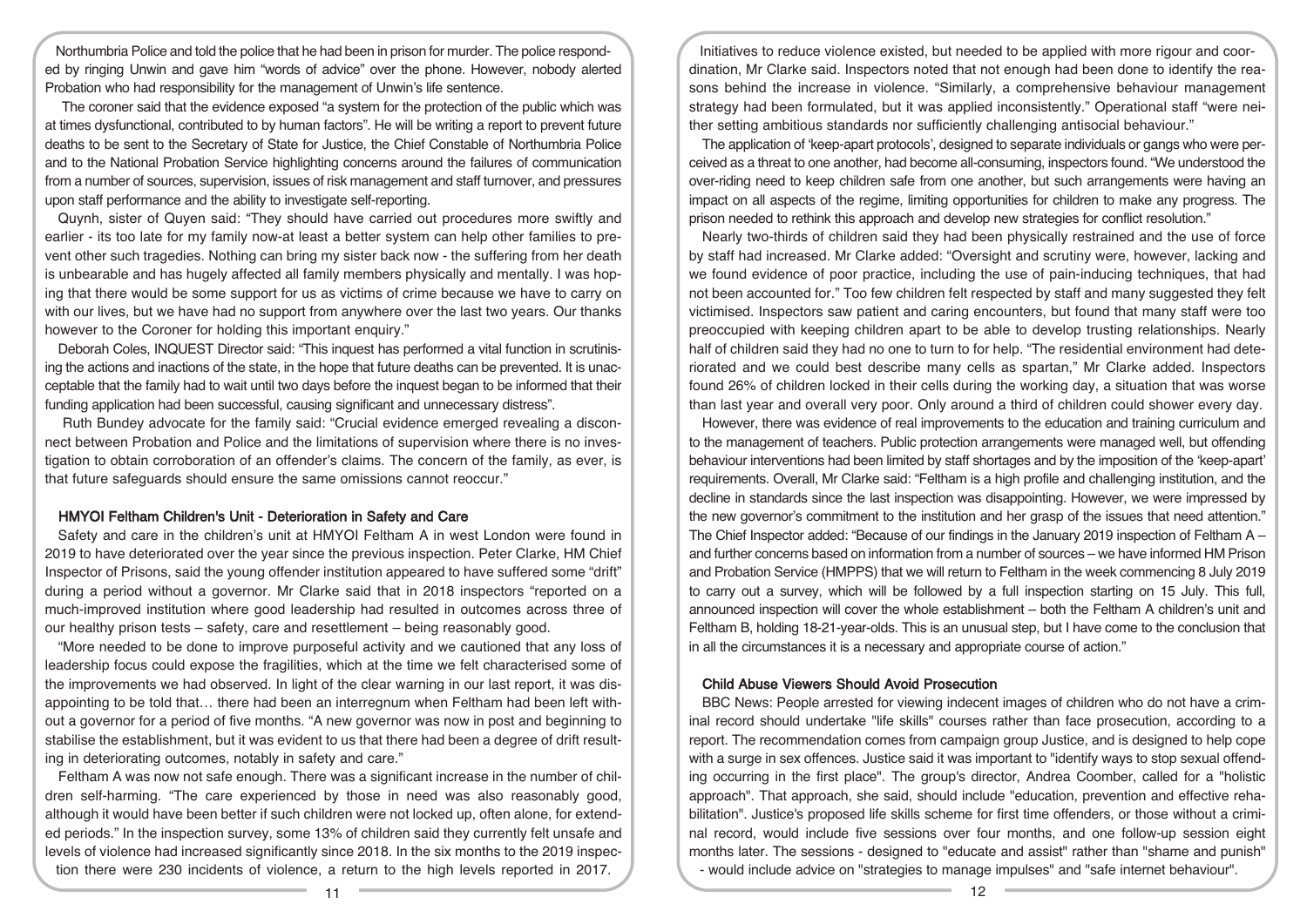But a government spokeswoman said it was already the case that some viewers of indecent material avoided prosecution. "Those who view, but don't create or share, such images and so pose a low risk to children can already be given cautions with tough conditions attached by the police, if prosecutors agree," she said. "These [conditions] require them to complete a programme to tackle the root causes of their behaviour, which helps reduce reoffending and keep the public safe." The report, entitled Prosecuting Sexual Offences, also says internet companies should have to report to Companies House what they are doing to stop sexual offences taking place on their platforms. Some 57 recommendations are made to tackle the rise in sexual offence allegations and the disclosure scandal, which saw rape trials collapse after vital evidence came to light at the last minute. The working party that prepared the report was chaired by Peter Rook QC, a former Old Bailey judge who presided over some of the UK's most notorious sex cases, including those of prolific paedophile Richard Huckle and the Oxford child sex grooming ring. He said: "We have sought to identify areas where greater efficiency can be achieved without in any way eroding fair trial. "We found that there is substantial scope for alleviating the pressures upon the criminal justice system by improving our response to sexual offending and treatment of those it has harmed." The recommendations also include measures to improve the treatment of complainants and vulnerable witnesses, such as dedicated hearings to assess their needs and pre-recorded evidence for all sex cases.

#### Suspects Left in Legal Limbo by Delays to Inquiries, Say Solicitors

Owen Bowcott, Guardian: Suspects are increasingly being left in legal limbo as they are subjected to inquiries lasting years that sometimes end with the case being dropped, a survey of criminal solicitors has revealed. The full extent of police use of the "released under investigation" (RUI) tactic is revealed in a study that shows more than half of firms who responded represent clients who have been waiting for between 18 months and two years.

The study by the London Criminal Courts Solicitors' Association (LCCSA) was conducted in the capital, the south-east and north-west of England. In one case a suspect was found to have been waiting four years for his case to be resolved. A total of 6,519 cases designated RUI were reported in the past three months by the 109 criminal lawyers who responded to the survey. The alleged offences included serious crimes including rape, sexual assault, homicide, fraud, bribery, theft, racially aggravated crimes and dishonesty.

Of the lawyers who said clients had been under investigation for between 18 months and two years, most reported the cases involved allegations of rape, sexual assault and serious drug offences – leaving victims and suspects without safeguards or supervision. The Policing and Crime Act 2017 established tighter conditions for police bail, limiting it to 28 days with three-month extensions on the authorisation of a senior officer. It was introduced after the high-profile case against the BBC presenter Paul Gambaccini, who campaigned to end unlimited bail: the case was eventually dropped.

The complexity of the new regulations and short deadlines, however, mean that officers are increasingly failing to subject suspects to formal conditions such as reporting regularly to police stations. In one example highlighted by the LCCSA, a suspect was released under investigation for rape. His partner left him, he lost his home and business, and at times felt suicidal. "I've been to hell and back, living under a cloud of suspicion for more than two years," Duncan (not his real name) said. Just over two years after arrest the case against him was dropped.

Kerry Hudson, a defence solicitor and the vice-president of the LCCSA, said: "The

legal limbo of releasing suspects under investigation came about as an unintended consequence of a law change to arrest and charging laws. "Once a 28-day time limit was imposed to bail it became obvious the police could never keep to that timeframe. This legal no man's land emerged as a fudged workaround by hard-pressed, under-resourced police."It is failing everyone in the justice system. For suspects – who, let's remember, are innocent until proven guilty – it spells a life on hold, causing untold stress and mental health problems, shattering families, homes and livelihoods. We're very aware it lets victims and complainants down too."

Rumit Shah of the London law firm Galbraith Branley said: "Most clients find it difficult to move on with their lives. Some are left in limbo for such a long time that it has an impact on their mental wellbeing and affects the loved ones around them. With youths they struggle to continue their education because they constantly have the investigation in the back of their mind."

A Home Office spokesman said: "The police can still use pre-charge bail in cases where it is necessary and proportionate, including where bail conditions are needed to protect victims. "The National Police Chief's Council guidance, issued to police forces earlier this year, states that in cases involving high-harm crimes, such as domestic abuse and sexual violence, pre-charge bail should be seriously considered and senior detectives consulted if a suspect is released only under investigation. "Cases where individuals are released under investigation must also be regularly reviewed and effectively managed, with both suspects and victims kept updated."

## Prisons Crisis: Government Accepts Committee's Assessment But Lacks Coherent Plan of Action

Ministers need a clear plan of action to tackle the problem of rising prison populations and the health and safety of prisoners, the Justice Committee says today. The Justice Committee welcomes the Government's agreement with the issues raised in its Prison Population 2022: planning for the future report, but says ministers have failed to commit to a sufficient plan of action to effectively tackle the crisis faced. In April, the Committee concluded, at the end of an 18-month inquiry, that the Government's current approach to prisons was inefficient, ineffective and unsustainable in the medium or long-term. Among a range of recommendations, it set out why there should be a presumption against sentences of six months or lower and argued that the Ministry of Justice needs to focus on ensuring safety and decency in prisons is maintained, as well as improving rehabilitation of offenders when they leave prison. The Government Response agrees with the premise of many of the Committee's recommendations but offers little in terms of action in addition to what has already been announced. The Government had already acknowledged that there is a strong case for abolishing short sentences. Although it says it is 'exploring options', it does not state what these options are or specify a timescale.

Chair of the Justice Committee, Bob Neill MP, said: "Back in April we criticised the MoJ's crisis management approach to running prisons and the amount of money that has been wasted in trying to deal with it. Prisons remain overcrowded and unsafe and as a result rehabilitative programmes are failing. Our report has clearly got ministers thinking about the challenges that must be overcome, but they have not yet clearly set out an overall strategy or timeframe for action. Many of the specific responses to recommendations, including on short sentences, retention of prison staff and the need for a long-term prison estates strategy, are vague. I will be writing to the Minister and taking up some issues during our prison governance inquiry. There is more to be done to ensure we have the transparency needed to have a proper debate about the role prison should play. We will continue to press for investment in rehabilitation services that work, and better access to support and opportunities for offenders which would reduce repeat imprisonment, alleviate pressures on jails and save public money. This should be happening now, not at some unspecified point in the future."